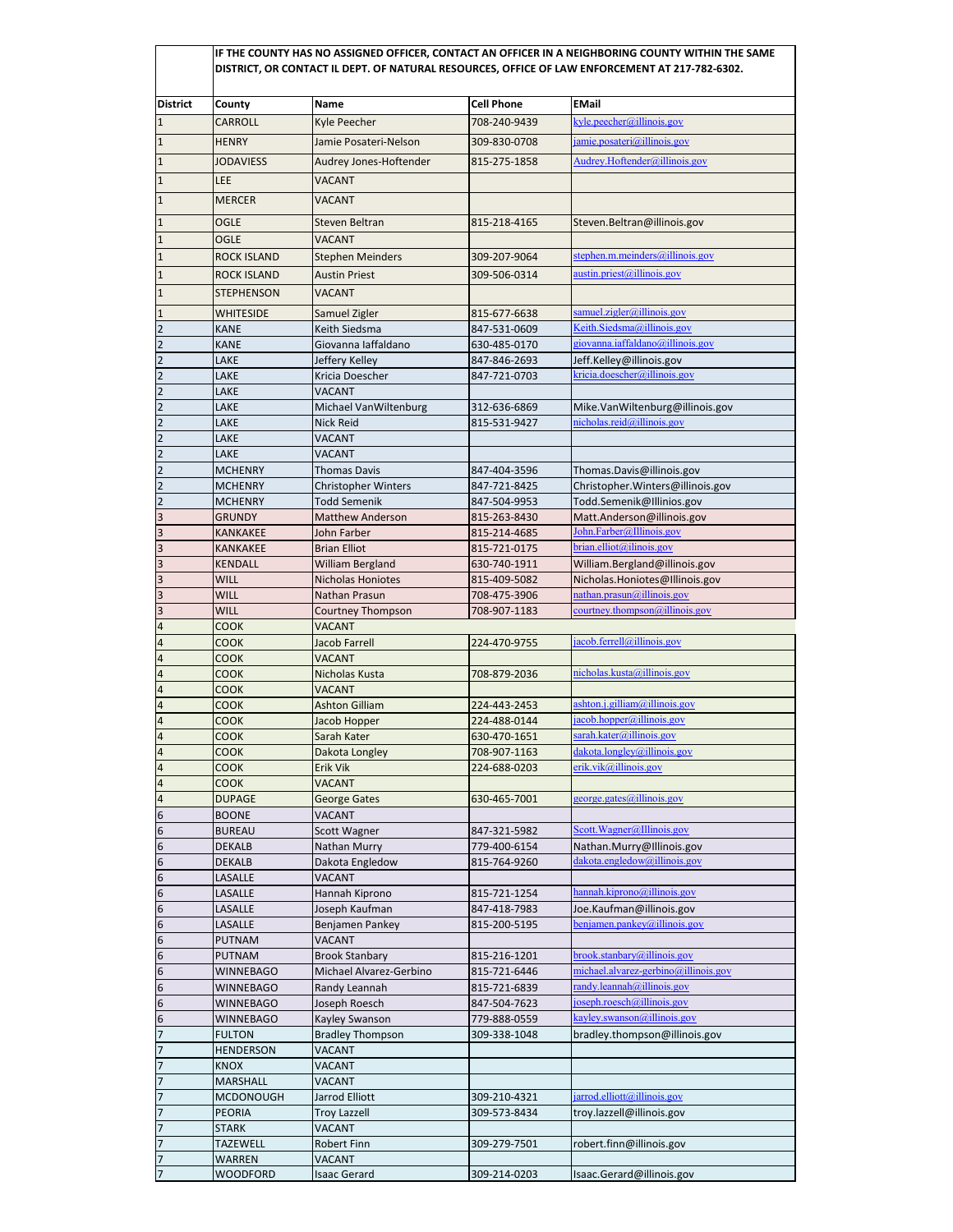| 9                | <b>ADAMS</b>      | <b>Michael Blazinic</b>     | 217-720-2701                 | Michael.Blazinic@illinois.gov                             |
|------------------|-------------------|-----------------------------|------------------------------|-----------------------------------------------------------|
| 9                | <b>ADAMS</b>      | <b>VACANT</b>               |                              |                                                           |
| 9                | <b>BROWN</b>      | James Blakeley              | 217-720-0660                 | James.Blakeley@illinois.gov                               |
| 9                | <b>CALHOUN</b>    | <b>VACANT</b>               |                              |                                                           |
| 9                | <b>GREENE</b>     | James Olroyd                | 217-851-6032                 | james.olroyd@illinois.gov                                 |
| $\overline{9}$   | <b>HANCOCK</b>    | Karl Wheatley               | 217-219-2076                 | Karl. Wheatley@illinois.gov                               |
| $\overline{9}$   | <b>JERSEY</b>     | <b>Michael Goetten</b>      | 618-578-4374                 | Michael.Goetten@illinois.gov                              |
| $\overline{9}$   | <b>MACOUPIN</b>   | <b>Christopher Gushleff</b> | 618-363-9769                 | Christopher.Gushleff@illinois.gov                         |
| $\boldsymbol{9}$ | <b>PIKE</b>       | Aaron Jansen                | 217-917-3961                 | aaron.jansen@illinois.gov                                 |
| $\overline{9}$   | <b>SCHUYLER</b>   | <b>VACANT</b>               |                              |                                                           |
| 10               | CASS              | Robert Wahlbrink            | 217-970-0169                 | robert.wahlbrink@illinois.gov                             |
| 10               | <b>CHRISTIAN</b>  | <b>Bryant Wright</b>        | 217-670-9454                 | bryant.wright@illinois.gov                                |
| 10               | <b>LOGAN</b>      | VACANT                      |                              |                                                           |
| 10               | <b>MASON</b>      | <b>Erin McClenning</b>      | 708-490-8032                 | $erin$ .mcclenning@illinois.gov                           |
| 10               | MENARD            | Seth Thornley               | 630-200-4032                 | seth.thornley@illinois.gov                                |
| 10               | <b>MORGAN</b>     | <b>Charles Gerdes</b>       | 217-299-9388                 | charles.gerdes@illinois.gov                               |
| 10               | SANGAMON          | VACANT                      |                              |                                                           |
| 10               | SANGAMON          | <b>Brian Snodgrass</b>      | 217-441-1277                 | brian.p.snodgrass@illinois.gov                            |
| 10               | <b>SCOTT</b>      | VACANT                      |                              |                                                           |
|                  |                   |                             |                              |                                                           |
| 11               | <b>CLARK</b>      | <b>VACANT</b>               |                              | eric.mieure@illinois.gov                                  |
| 11<br>11         | <b>COLES</b>      | <b>Eric Mieure</b>          | 217-246-3845<br>217-670-9470 | anthony.hyatt@illinois.gov                                |
|                  | <b>CUMBERLAND</b> | <b>Anthony Hyatt</b>        |                              |                                                           |
| 11               | <b>DOUGLAS</b>    | <b>VACANT</b>               |                              | devin. miller@illinois.gov                                |
| 11               | <b>EDGAR</b>      | Devin Miller                | 847-204-1387                 |                                                           |
| 11               | <b>MOULTRIE</b>   | Jason Moody                 | 217-720-2903                 | Jason.Moody2@illinois.gov                                 |
| 11               | <b>SHELBY</b>     | <b>Brandon Barnes</b>       | 217-685-1542                 | Brandon.Barnes@illinois.gov                               |
| 11               | <b>SHELBY</b>     | <b>Matthew Viverito</b>     | 217-685-3969                 | matthew.viverito@illinois.gov                             |
| 13               | <b>BOND</b>       | VACANT                      |                              |                                                           |
| 13               | <b>CLINTON</b>    | Roberto Macias              | 618-713-2705                 | Roberto.Macias@Illinois.gov                               |
| 13               | <b>MADISON</b>    | Zach French                 | 618-514-7581                 | zachary.french@illinois.gov                               |
| 13               | <b>MADISON</b>    | <b>Robert Liebl</b>         | 618-444-1540                 | Bob.Liebl@illinois.gov                                    |
| 13               | <b>MONROE</b>     | Donald Schachner            | 618-317-2658                 | Donald.Schachner@illinois.gov                             |
| 13               | <b>MONTGOMERY</b> | Matthew Lentz               | 217-313-8404                 | Matthew.Lentz@illinois.gov                                |
| 13               | <b>RANDOLPH</b>   | <b>Ralph Sievers</b>        | 618-521-6767                 | Ralph.Sievers@illinois.gov                                |
| 13               | <b>ST CLAIR</b>   | David Ray                   | 618-792-5333                 | david.ray@illinois.gov                                    |
| 13               | <b>ST CLAIR</b>   | William Wichern             | 217-685-3974                 | Bill.Wichern@illinois.gov                                 |
| 13               | <b>ST CLAIR</b>   | Amanda Waigand              | 618-484-7525                 | amand.waigand@illinois.gov                                |
| 13               | <b>WASHINGTON</b> | Ryan Binsbacher             | 618-314-3776                 | ryan.binsbacher@illinois.gov                              |
| 14               | <b>FRANKLIN</b>   | <b>Bryan Tapley</b>         | 618-314-4144                 | Bryan.Tapley@illinois.gov                                 |
| 14               | <b>FRANKLIN</b>   | <b>Troy Williams</b>        | 618-383-5123                 | Troy.S.Williams@illinois.gov                              |
| 14               | <b>GALLATIN</b>   | <b>VACANT</b>               |                              |                                                           |
| 14               | <b>HAMILTON</b>   | VACANT                      |                              |                                                           |
| 14               | <b>HARDIN</b>     | VACANT                      |                              |                                                           |
| 14               | <b>JEFFERSON</b>  | Steven Jourdan              | 618-316-3811                 | Steve.Jourdan@illinois.gov                                |
| 14               | <b>SALINE</b>     | Justin Knop                 | 618-499-9244                 | justin.knop@illinois.gov                                  |
| 14               | <b>WHITE</b>      | Lisa Haggerty               | 618-383-4241                 | lisa.haggerty@illinois.gov                                |
| 14               | <b>PERRY</b>      | <b>Daniel Lewis</b>         | 618-571-3042                 | Dan.Lewis@illinois.gov                                    |
| 14               | <b>PERRY</b>      | <b>Kyle Williams</b>        | 618-318-1528                 | kyle.williams@illinois.gov                                |
| 15               | <b>CLAY</b>       | <b>Paul Smith</b>           | 618-975-0663                 | Paul.Smith2@illinois.gov                                  |
| 15               | CRAWFORD          | Logan Willand               | 779-970-0234                 | logan.willand@illinois.gov                                |
| 15               | <b>EDWARDS</b>    | VACANT                      |                              |                                                           |
| 15               | <b>EFFINGHAM</b>  | <b>VACANT</b>               |                              |                                                           |
| 15               | <b>FAYETTE</b>    | Paul Roper                  | 618-553-7363                 | paul.roper@illinois.gov                                   |
| 15               | <b>JASPER</b>     | <b>Andrew Hyatt</b>         | 618-553-0325                 | $and$ rew.hyatt@illinois.gov                              |
| 15               | LAWRENCE          | <b>Dustin Taylor</b>        | 618-975-0478                 | Dustin.Taylor@illinois.gov                                |
| 15               | <b>MARION</b>     | Jeremy Swindle              | 224-580-1947                 | jeremy.swindle@illinois.gov                               |
| 15               | <b>MARION</b>     | VACANT                      |                              |                                                           |
| 15               | <b>RICHLAND</b>   | VACANT                      |                              |                                                           |
| 15               | <b>WABASH</b>     | Jordan Roundcount           | 708-384-9023                 | jordan.roundcount@illinois.gov                            |
| 15               | <b>WAYNE</b>      | Cory Skelton                | 224-724-1196                 | cory.skelton@illinois.gov                                 |
| 16               | <b>POPE</b>       | <b>Brady Wilkinson</b>      | 618-309-1588                 | brady.wilkinson@illinois.gov                              |
|                  |                   |                             |                              | logan.spika@illinois.gov                                  |
| 16               | ALEXANDER         | Logan Spinka                | 618-534-7437                 |                                                           |
| 16               | <b>JACKSON</b>    | <b>Gary Somers</b>          | 618-638-6204                 | Gary.Somers@illinois.gov<br>grant.j.anderson@illinois.gov |
| 16               | <b>JACKSON</b>    | <b>Grant Anderson</b>       | 779-537-0461                 |                                                           |
| 16               | <b>JOHNSON</b>    | <b>Shane Teas</b>           | 618-658-0457                 | Shane.Teas@illinois.gov                                   |
| 16               | <b>MASSAC</b>     | Dustin Wolf                 | 618-309-1402                 | dustin.wolf@illinois.gov                                  |
| 16               | <b>PULASKI</b>    | VACANT                      |                              |                                                           |
| 16               | <b>UNION</b>      | <b>Steve Vasicek</b>        | 618-697-1838                 | Steve.Vasicek@illinois.gov                                |
| 16               | WILLIAMSON        | Chris Johnson               | 618-218-8211                 | George.Johnson@illinois.gov                               |